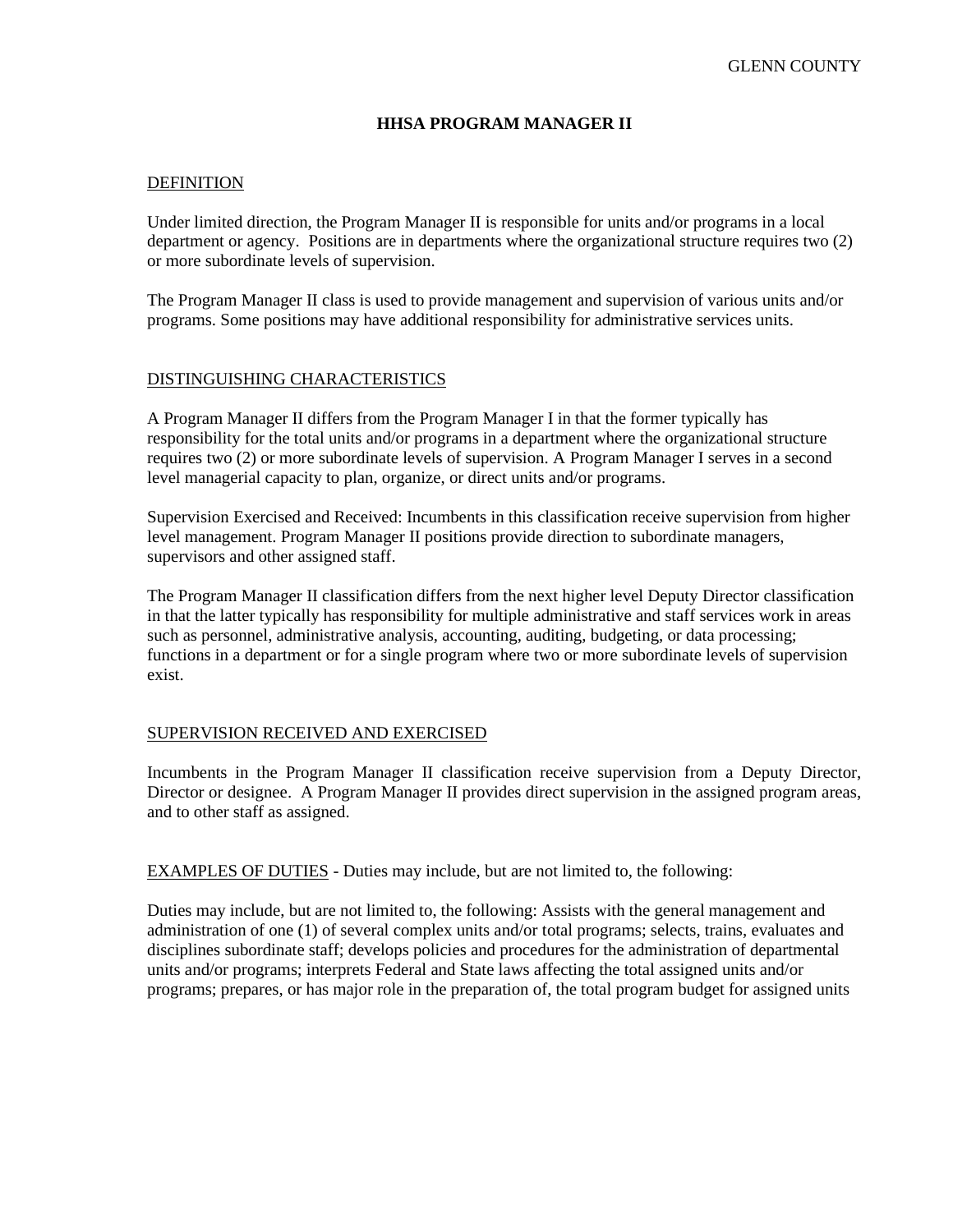and/or programs; directs and coordinates the work of multiple units and/or program area; performs analysis and prepares detailed written reports of findings pertaining to the quality and efficiency of services provided by the program; represents the department at community organizations, public gatherings and meetings; enters and retrieves information from an automated computer system; performs other duties as assigned.

Provides innovative and enthusiastic leadership to strategically plan, implement, and coordinate administrative and/or program support services within the Agency. Think creatively, develop new approaches as needed, focus on results and health and human services outcomes, and exercise initiative, ingenuity, and sound judgment in preventing, identifying, and solving difficult problems. Plans, assigns, directs, supervises, and coordinates the work of a variety of administrative, technical, and/or program support staff. Provides guidance to subordinates on Agency philosophy, goals, objectives, policies, and procedures; evaluates performance of personnel and recommends appropriate course of action; interviews, selects, and recommends the hiring of new staff members; and develops and tracks staff development and training. Works under broad supervision, prioritizes work assignments, works well under pressure, delegates effectively, and works cooperatively to optimize integration and access to Mental Health, Public Health, Social Services and other programs. Designs strategies or coordinates the effective communication of health and human services information to the community and/or potential recipients and effectively represents the Agency before other County departments, community groups, governmental agencies, and the public; promotes efforts to enhance cultural competency and reduce health inequities; and resolves conflicts with staff and customers. Evaluates overall activities and prepares or oversees budgets, staff reports to the Board of Supervisors, contracts and memos of understanding in accordance with local, state, and federal requirements. Coordinates the maintenance of software, hardware, and other technological equipment and may be assigned to oversee implementation of automation projects within the Agency; prepares and monitors strategic and operational procedures in accordance with local, state, and federal requirements.

### QUALIFICATIONS:

Knowledge of: Health and Human Services Agency vision, philosophy, and mission; functions and services of department and other community agencies and resources specific to duty assignment; Leadership, management, supervision, and training; Current issues related to health and humans services nationally, state-wide, and locally; and Program management including development, oversight, proposal and grant writing, contracts, budget preparation, fiscal and contract monitoring, program supervision and evaluation, and principles of staff training, coaching, mentoring, and staff development.

Ability to: Demonstrate leadership including planning, organization, thinking strategically and setting goals and objectives; Plan, implement, and evaluate health and human services programs and intervention strategies in areas specific to the duty assignment, and make program changes in response to program evaluation to most effectively improve community behavioral and public health and social service priorities; Think creatively, e.g., develop new approaches as needed, focus on results, exercise initiative, demonstrate ingenuity, think strategically, and show sound judgment in identifying and pursuing sources of program funding; Work independently under limited supervision, prioritize work assignments, show excellent organizational skills, and work well under pressure of deadlines; Ensure compliance with policies and regulations; Prepare and enforce department procedures relating to personnel, budgeting, financial, health care, and social service compliance, and training; Utilize strong verbal and written communication skills. Speak effectively to groups and organizations. Prepare clear,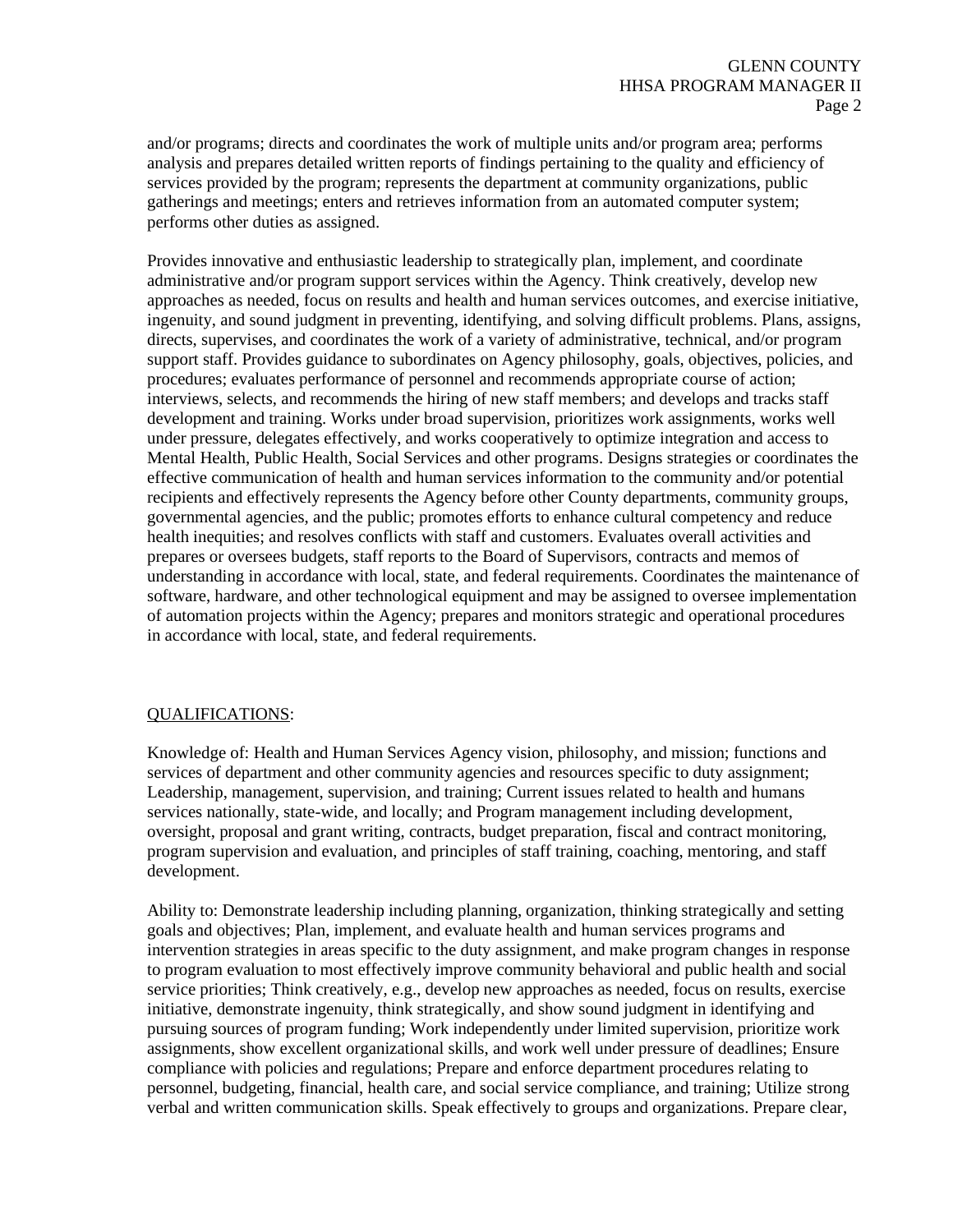concise recommendations, reports, and plans. Work collaboratively and effectively with local and state agencies, community groups, medical and social service communities, public news media, Agency staff, including addressing problems of a sensitive and/or political nature; Train, motivate and effectively direct and evaluate the work of supervised staff; Obtain grant funding and maximize resources to support the work of the Agency; and Actively support and promote the mission of the Agency. Collaborate with the directors of the other Agency branches, supervise staff who may be assigned within other branches, and ensure good customer service; Maintain a steady sense of humor and enthusiasm.

Note: These standards are typically attained with Either one (1) year of experience performing duties comparable to a Program Manager I; OR three (3) years of experience performing duties comparable to a supervisor of the assigned units and/or programs; OR a bachelor's degree in a related field and at least two years of experience comparable to a supervisor of the assigned units and/or programs.

If this position is being recruited within a department with specific job duty requirements, those specific requirements will be clearly stated within the job bulletin. The maximum requirement may not exceed a master's degree and/or 3 years of experience performing comparable duties.

### LICENSE OR CERTIFICATE:

Based upon the job assignment an employee may be required to have one or more of the following:

Assignment within Behavioral Health also requires possession of an appropriate, valid California license as a Licensed Clinical Social Worker, Licensed Marriage, Family Therapist, or other acceptable license pursuant to the Welfare and Institutions Code, section 5751.2.

### DRIVER LICENSE REQUIREMENT:

Some positions in this classification may require possession of a valid California driver's License. Employees who drive on County business to carry out job-related duties must possess a valid California driver's License for the class of vehicle driven and meet automobile insurability requirements of the County. Eligibility of employement for those who do not meet this requirement due to disability will be reviewed on a case-by-case basis by the appointing authority.

# PHYSICAL DEMANDS

Must possess mobility to work in a standard office setting and use standard office equipment, including a computer; vision to read printed materials and a computer screen; and hearing and speech to communicate in person, before groups and over the telephone. This is primarily a sedentary office classification although standing in work areas and walking between work areas may be required. Finger dexterity is needed to access, enter, and retrieve data using a computer keyboard, typewriter keyboard, or calculator and to operate standard office equipment. Positions in this classification occasionally bend, stoop, kneel, reach, push, and pull drawers open and closed to retrieve and file information. Employees must possess the ability to lift, carry, push, and pull materials and objects, up to 30 pounds, as necessary to perform job functions.